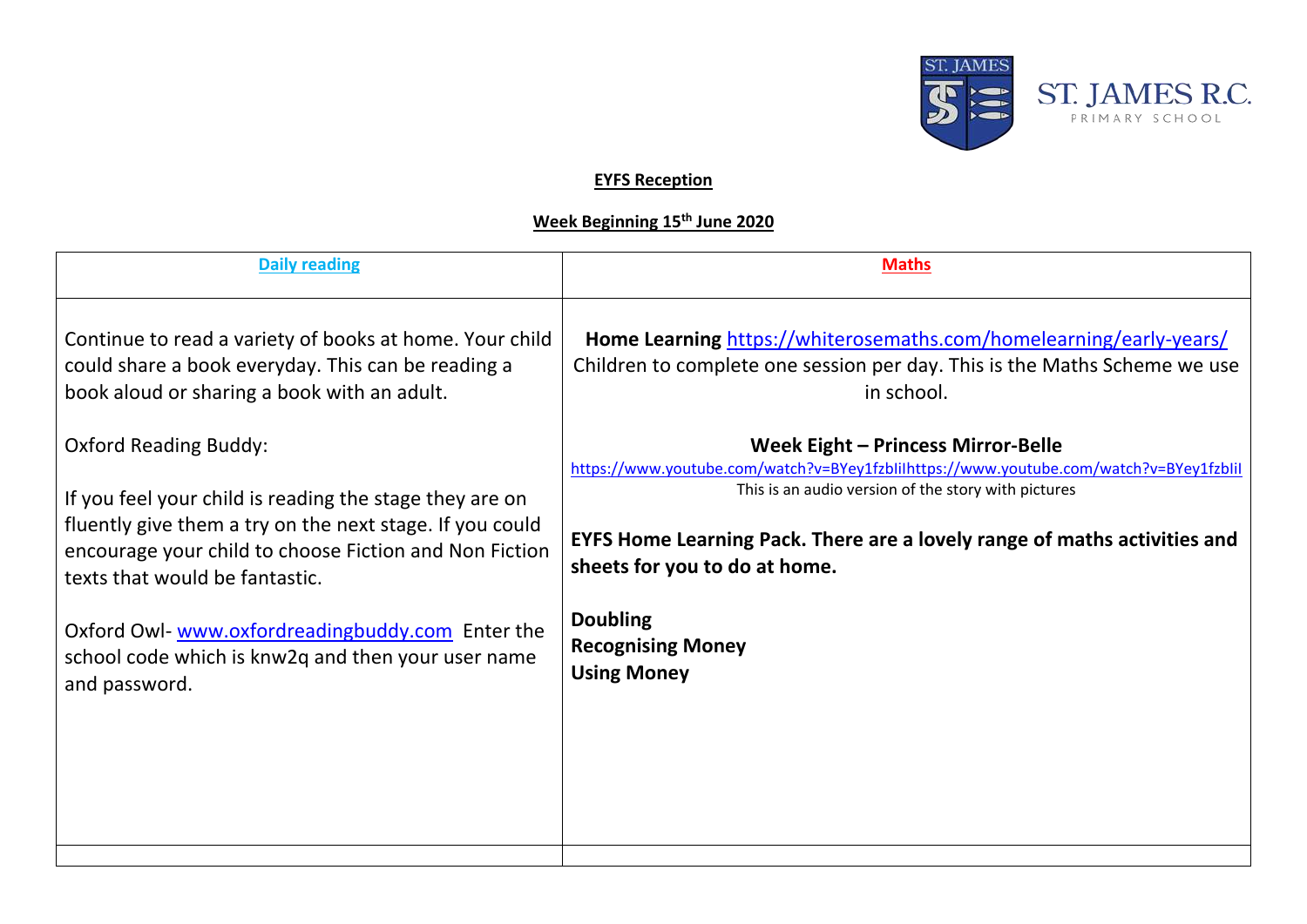| <b>Phonics</b>                                                                                                               | <b>Writing</b>                                                                                                                                                                                   |
|------------------------------------------------------------------------------------------------------------------------------|--------------------------------------------------------------------------------------------------------------------------------------------------------------------------------------------------|
| Continue with:<br>Daily Phonics: https://www.phonicsplay.co.uk/ -phase<br>two & 3 for Reception.                             | • Have you ever been poorly? How did you feel? Did someone take care of<br>you?<br>Children to write about a time when they were poorly.                                                         |
| If you child is confidant please move on to phase four<br>and five.                                                          | They can complete the writing frame:<br>When I was poorly I felt                                                                                                                                 |
| https://www.topmarks.co.uk/english-games/3-5-<br>years/letters-and-sounds                                                    | They can write a range of sentences independently.<br>Children to write a list of things that might cheer someone up or<br>make someone feel better if they were poorly. It can be as magical or |
| There are some phonics sheets and activities in the<br><b>EYFS Home Learning pack.</b><br>th, ng, sh and ch focus this week. | as silly as Princess Mirror-Belle.                                                                                                                                                               |